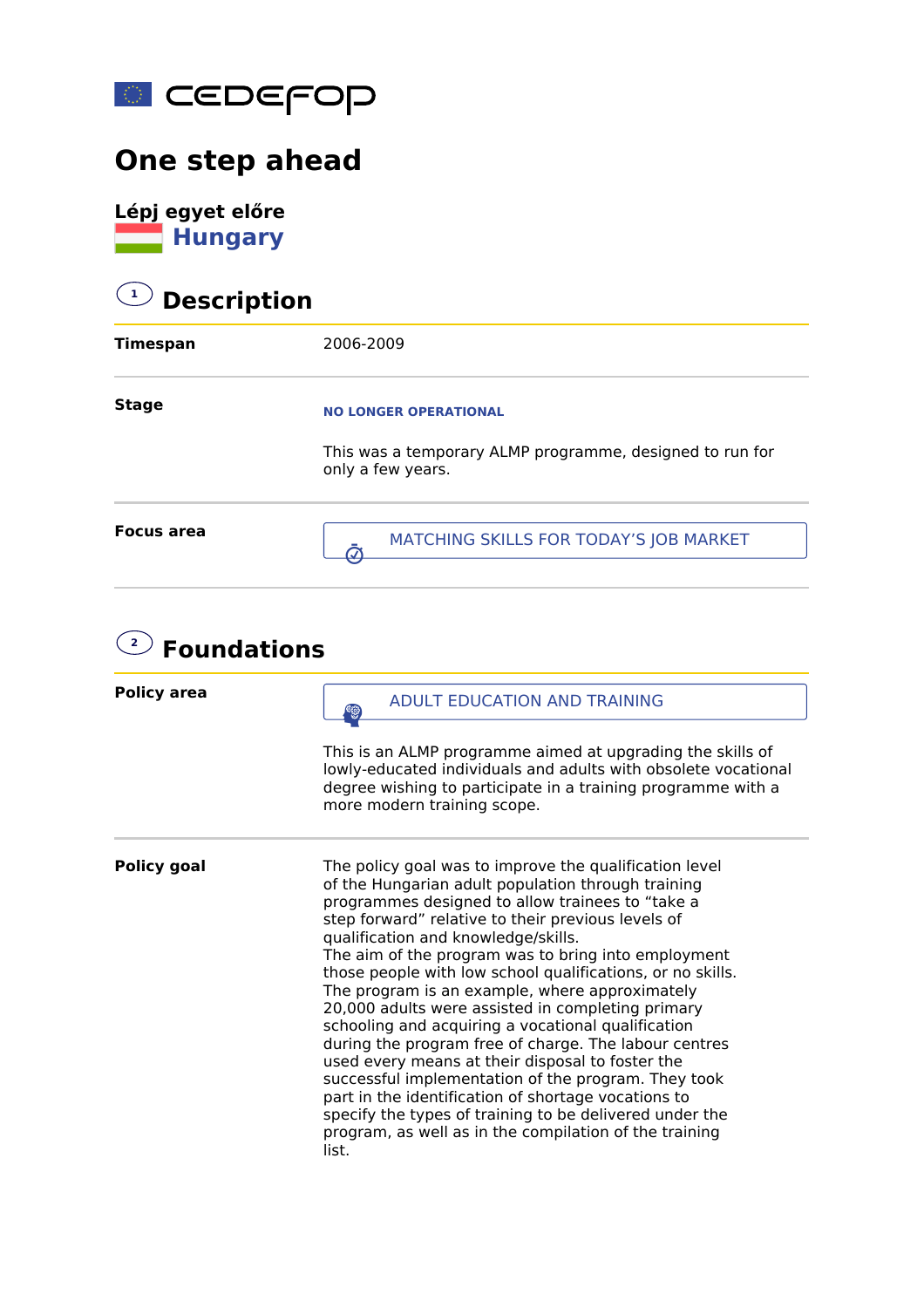| Mismatch                        | <b>EXPLICITLY DESIGNED TO ADDRESS SKILL MISMATCH</b>                                                                                                                                                                                                                                          |
|---------------------------------|-----------------------------------------------------------------------------------------------------------------------------------------------------------------------------------------------------------------------------------------------------------------------------------------------|
|                                 | The main objective of this program was to improve the<br>qualification level of the population. A shortage of vocations<br>were identified by the labour centres, and those shortages<br>specify the types of training to be delivered under the program.                                     |
| Aim of policy<br>instrument     | UPSKILL AND MATCH SKILLS OF UNEMPLOYED                                                                                                                                                                                                                                                        |
|                                 | <b>UPSKILL EMPLOYED ADULTS</b>                                                                                                                                                                                                                                                                |
|                                 | <b>OTHER</b><br>$\bullet\bullet\bullet$                                                                                                                                                                                                                                                       |
|                                 | To upskill adults with low school qualifications.                                                                                                                                                                                                                                             |
| <b>Legal basis</b>              | <b>OTHER</b>                                                                                                                                                                                                                                                                                  |
| <b>Administrative level</b>     | <b>NATIONAL</b>                                                                                                                                                                                                                                                                               |
| <b>Main responsible</b><br>body | Public Employment Services Hungary (AFSZ - Allami<br>Foglalkoztatasi Szolgalat)                                                                                                                                                                                                               |
| <b>Stakeholders</b>             | TRAINING PROVIDERS (PUBLIC/PRIVATE)                                                                                                                                                                                                                                                           |
|                                 | <b>GUIDANCE COUNSELLORS</b><br>$\frac{1}{100}$                                                                                                                                                                                                                                                |
|                                 | <b>OTHER</b><br>.                                                                                                                                                                                                                                                                             |
|                                 | Public Employment Services - the gatekeepers for the<br>unemployed to the different service providers, and also provide<br>mentoring services<br>Training Providers - providing training<br>Regional Development and Training Committees - specifying the<br>list of vocations in high-demand |
| <b>Funding</b>                  | 18,500 million HUF (€58 million) was the total budget<br>of the programme, most of which was provided by the<br>European Social Fund.                                                                                                                                                         |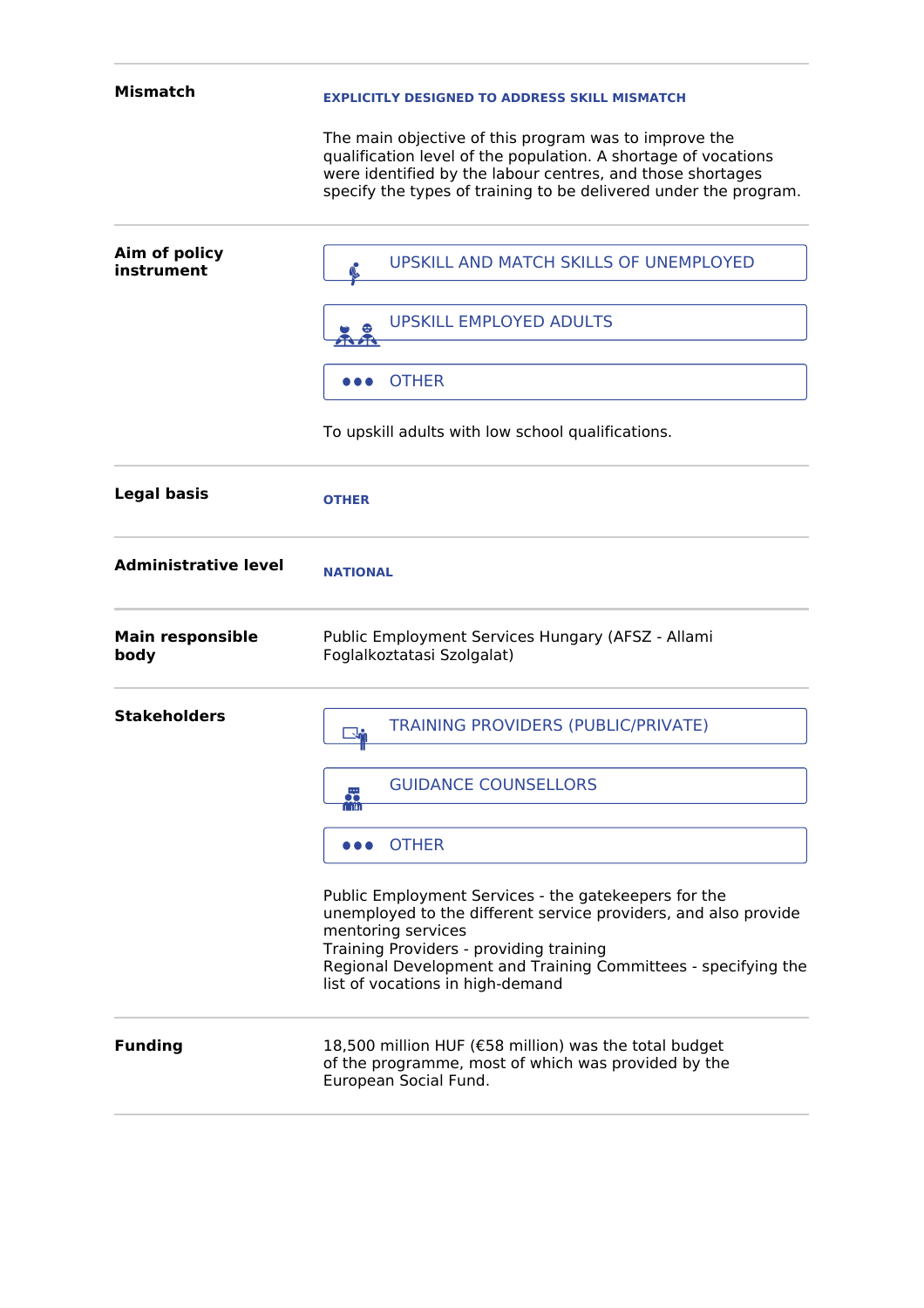The One step ahead programmes offered general or vocational training to participants who had primary education or less, and in exceptional cases, vocation retraining to those with a vocation considered outdated.

| $\overline{\mathbf{3}}$<br><b>Processes</b> |                                                                                                                                                                                                                                                                                                                                                                                                                                                                                                                  |
|---------------------------------------------|------------------------------------------------------------------------------------------------------------------------------------------------------------------------------------------------------------------------------------------------------------------------------------------------------------------------------------------------------------------------------------------------------------------------------------------------------------------------------------------------------------------|
| <b>Use of labour</b><br>market intelligence | <b>DESIGN TRAINING PROGRAMMES TO ACTIVATE</b><br><b>TABLE 18</b><br><b>UNEMPLOYED</b>                                                                                                                                                                                                                                                                                                                                                                                                                            |
|                                             | <b>INFORM DECISIONS ON COURSE</b><br>G<br><b>FUNDING/PROVISION</b>                                                                                                                                                                                                                                                                                                                                                                                                                                               |
|                                             | Adults with an obsolete vocational degree (defined as those<br>vocations no longer listed by the National Qualifications Registry<br>- OKJ) wishing to upgrade their skills are a core target group of<br>the programme. All participants receive training that provides<br>skills and knowledge relevant under the actual labour market<br>conditions, considering PES vacancy information (in some<br>counties, the so called "bértarifa" survey, which is an annual<br>survey on labour demand by employers). |
| <b>Financial schemes</b>                    | Besides training, participants also received cash<br>transfer (the amount of one-month minimum wage<br>after every successful 150 hours of training) during<br>programme participation.                                                                                                                                                                                                                                                                                                                          |
| <b>Frequency of</b><br>updates              | The National Qualifications Registry and the Regional<br>Development and Training Committee's list of<br>qualifications in high demand are updated on an<br>annual basis.                                                                                                                                                                                                                                                                                                                                        |
| <b>Development</b>                          | There were no adjustments in the design or<br>implementation of the programme.                                                                                                                                                                                                                                                                                                                                                                                                                                   |
| <b>Barriers</b>                             | Selection by the PES counsellors and self-selection of<br>the participants were likely to result in lower take-up<br>of the most disadvantaged individuals (within the pool<br>of eligible low skilled jobseekers). In addition, in high<br>seasons of casual work, participants were less likely to<br>take up and complete training programmes.                                                                                                                                                                |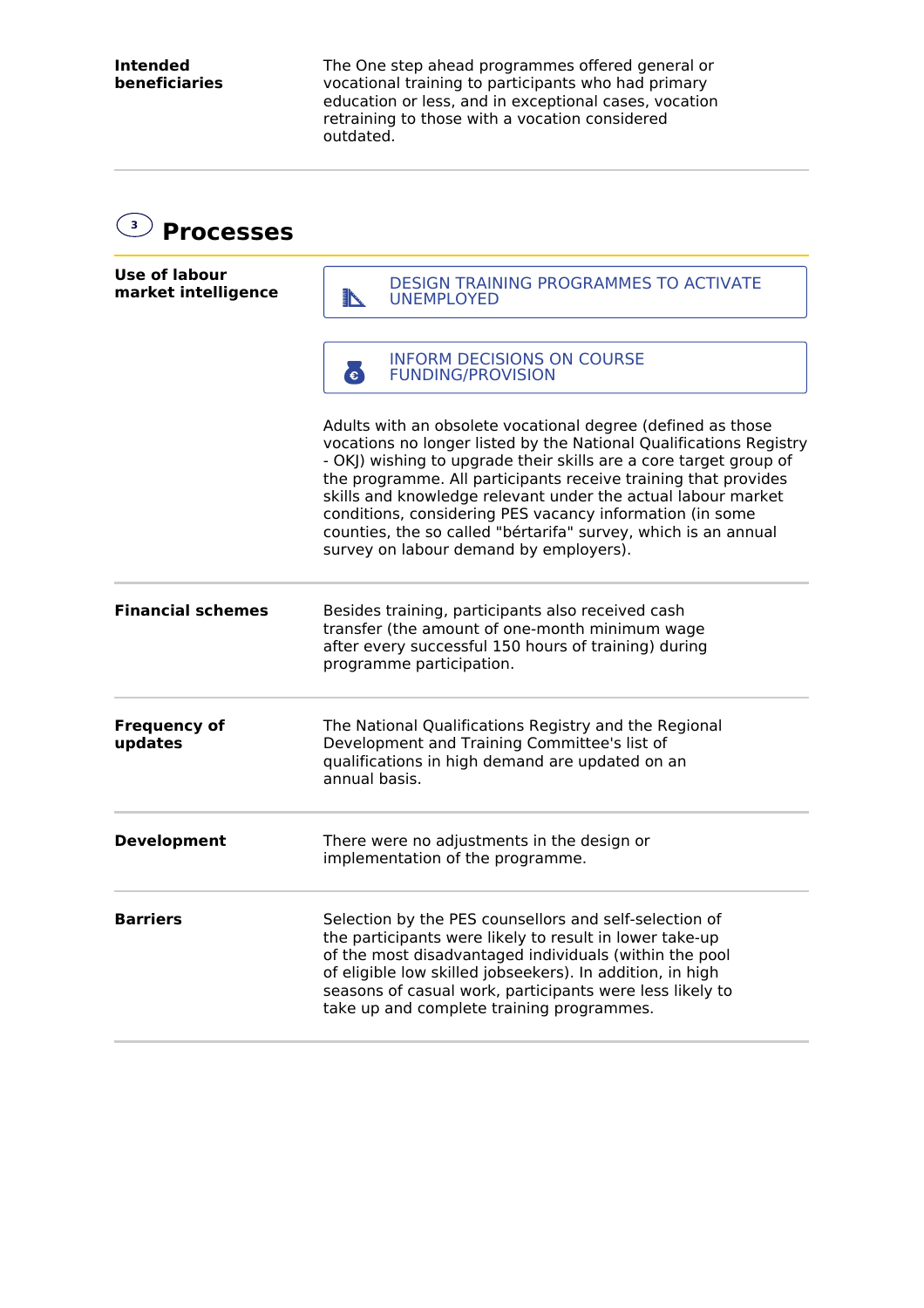| <b>Success factors</b> | Narrow targeting which ensures that the programme<br>reaches the most disadvantaged individuals (within<br>the total pool of jobseekers).<br>Factors that could further improve the success of the<br>programme include:<br>1) Employing strict quality assurance measures and<br>teachers/trainers specialized in adult education.<br>2) The use of educational materials created<br>specifically for adult learners is crucial.<br>3) Sensitive scheduling of the trainings is of utmost<br>importance as well. In high seasons of casual work,<br>usually in the summer, potential participants may be<br>less likely to enter and complete training programmes.<br>4) Resources should be allocated across regions,<br>based on the number of uneducated jobseekers rather<br>than the number of jobseekers, especially if the<br>budget of such ALMPs is reduced in the next<br>programming period. |
|------------------------|----------------------------------------------------------------------------------------------------------------------------------------------------------------------------------------------------------------------------------------------------------------------------------------------------------------------------------------------------------------------------------------------------------------------------------------------------------------------------------------------------------------------------------------------------------------------------------------------------------------------------------------------------------------------------------------------------------------------------------------------------------------------------------------------------------------------------------------------------------------------------------------------------------|
| <b>Monitoring</b>      | The evaluation report by Adamecz et al (2013) used<br>outcome indicators such as exit to<br>employment/unemployment, or leaving the<br>unemployment registry. They also assessed the take-<br>up rate of the targeted participant group.                                                                                                                                                                                                                                                                                                                                                                                                                                                                                                                                                                                                                                                                 |
| <b>Innovativeness</b>  | <b>VERY INNOVATIVE</b><br>Besides the training programs, psycho-social support was<br>provided to participants. Mentors were also employed to provide<br>assistance for adults, for example, by providing motivation,<br>social care, psycho-social support, development of learning<br>skills etc.                                                                                                                                                                                                                                                                                                                                                                                                                                                                                                                                                                                                      |

## **<sup>4</sup> Sustainability**